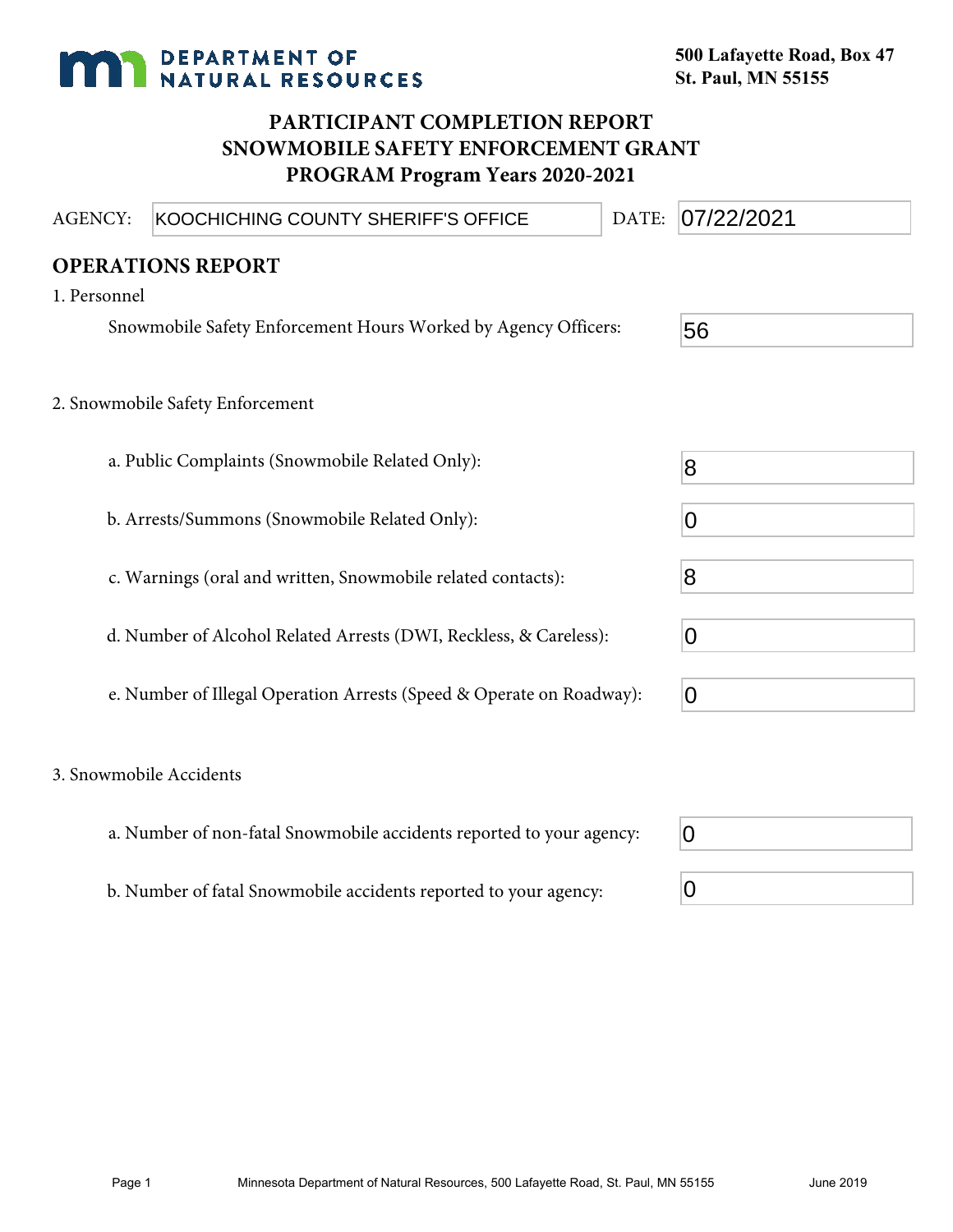## 4. Cooperative Activities

a. Include a narrative on the Snowmobile Training and Education Projects/Efforts that your Agency accomplished or participated in during this fiscal year.

N/A

b. Include a narrative on your agency participation in DNR Snowmobile Safety Enforcement activities during the past fiscal year. This includes participation in training classes, and collaboration with local Conservation Officers.

N/A

## **FISCAL REPORT**

### GROUP 1: PERSONNEL

| Personnel | Number of Officers | <b>Agency Funds</b> | State Funds | <b>Total Cost</b> |
|-----------|--------------------|---------------------|-------------|-------------------|
| Full-Time | 6                  |                     |             | 2142.40           |
| Part-Time |                    |                     |             |                   |
| Sub-Total | 16                 |                     |             | 2142.40           |

### GROUP 2: SUPPLIES AND EXPENSES

| Itemized Expenses (Itemized) | <b>Agency Funds</b> | State Funds | <b>Total Costs</b> |
|------------------------------|---------------------|-------------|--------------------|
| <b>SKI DOO MASKS</b>         |                     | 73.98       | 73.98              |
| <b>FUEL</b>                  |                     | 31.16       | 31.16              |
|                              |                     |             |                    |
| Sub-Total                    |                     | 105.14      | 105.14             |